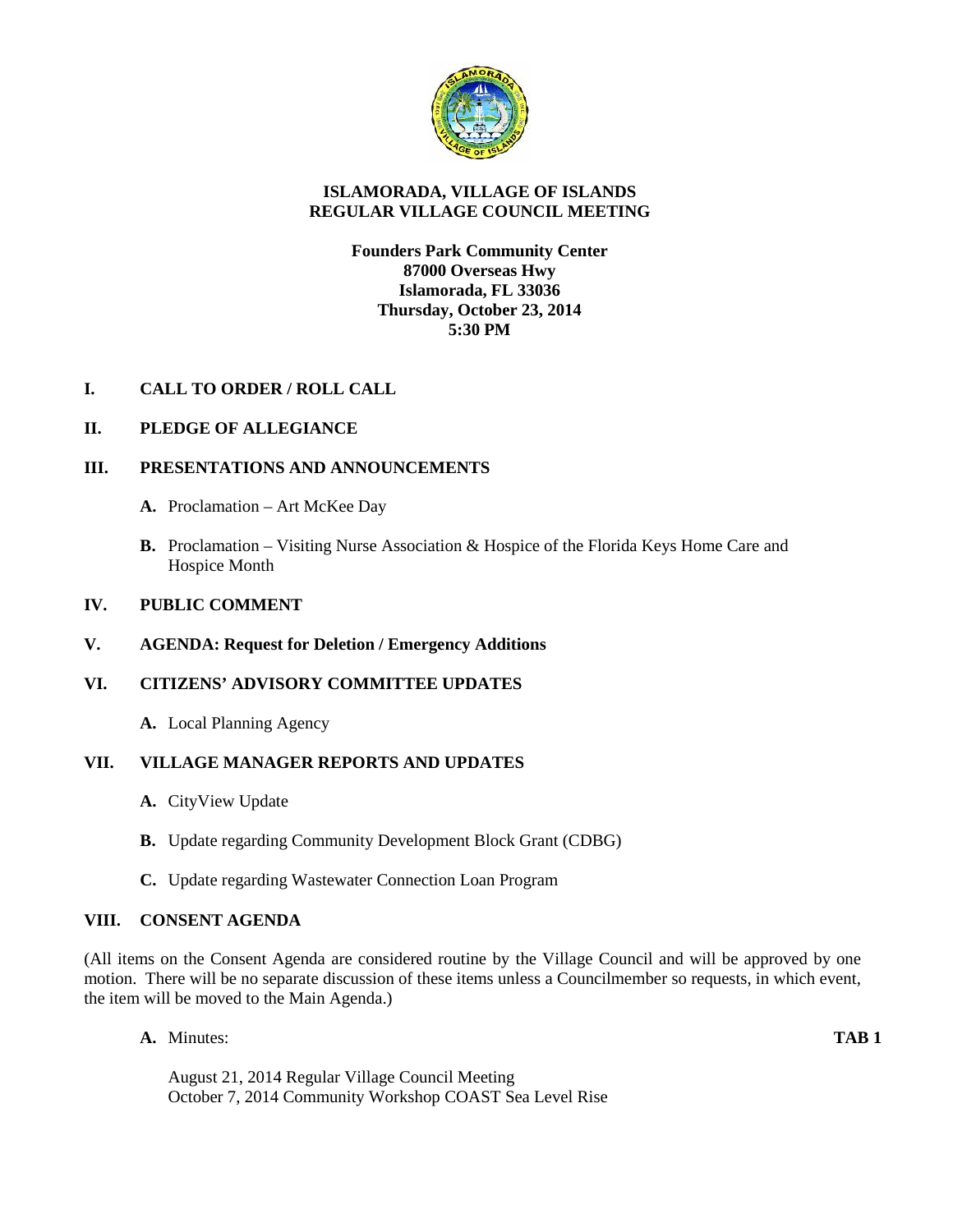**B.** Request for Authorization to Dispose of Surplus Vehicle - 1999 Ford F-450 Ambulance **TAB 2**

**A RESOLUTION OF THE VILLAGE COUNCIL OF ISLAMORADA, VILLAGE OF ISLANDS, FLORIDA, DECLARING THE 1999 FORD F-450 AMBULANCE AS SURPLUS PROPERTY; AUTHORIZING THE METHOD OF DISPOSITION FOR THE SURPLUS VEHICLE; AUTHORIZING THE METHOD OF DISPOSITION FOR THE SURPLUS VEHICLE; AND PROVIDING FOR AN EFFECTIVE DATE**

**C.** Request for Authorization to Dispose of Surplus Vehicle – 2003 Nautica Inflatable Boat **TAB 3**

**A RESOLUTION OF THE VILLAGE COUNCIL OF ISLAMORADA, VILLAGE OF ISLANDS, FLORIDA, DECLARING THE 2003 NAUTICA INFLATABLE BOAT AS SURPLUS PROPERTY; AUTHORIZING THE METHOD OF DISPOSITION FOR THE SURPLUS ASSET; AND PROVIDING FOR AN EFFECTIVE DATE**

**D.** Request for Authorization to Dispose of Surplus Vehicle – American Lincoln Street **TAB 4** Sweeper

**A RESOLUTION OF THE VILLAGE COUNCIL OF ISLAMORADA, VILLAGE OF ISLANDS, FLORIDA, DECLARING THE AMERICAN LINCOLN STREET SWEEPER AS SURPLUS PROPERTY; AUTHORIZING THE METHOD OF DISPOSITION FOR THE SURPLUS VEHICLE; AND PROVIDING FOR AN EFFECTIVE DATE**

### **IX. WASTEWATER MATTERS**

- **A.** Wastewater Project Update **TAB 5**
- **B.** A Resolution Approving Change Order No. 8 to the Design Build and Operate (DBO) **TAB 6** Agreement between Islamorada, Village of Islands and Reynolds Water Islamorada, LLC, Providing for Revisions to the Design Build Work

**A RESOLUTION OF THE VILLAGE COUNCIL OF ISLAMORADA, VILLAGE OF ISLANDS, FLORIDA APPROVING CHANGE ORDER NO. 8 TO THE DESIGN BUILD AND OPERATE (DBO) AGREEMENT BETWEEN ISLAMORADA VILLAGE OF ISLANDS AND REYNOLDS WATER ISLAMORADA, LLC, PROVIDING FOR REVISIONS TO THE DESIGN/BUILD WORK; AUTHORIZING VILLAGE OFFICIALS TO IMPLEMENT THE TERMS AND CONDITIONS OF CHANGE ORDER NO. 8; AUTHORIZING THE VILLAGE MANAGER TO EXPEND BUDGETED FUNDS; AUTHORIZING THE VILLAGE MANAGER TO EXECUTE CHANGE ORDER NO. 8; AND PROVIDING FOR AN EFFECTIVE DATE**

**C.** A Resolution approving Change Order No. 9 to the Design Build and Operate (DBO) **TAB 7** Agreement between Islamorada, Village of Islands and Reynolds Water Islamorada, LLC, Providing for Revisions to the Design Build Work

**A RESOLUTION OF THE VILLAGE COUNCIL OF ISLAMORADA, VILLAGE OF ISLANDS, FLORIDA APPROVING CHANGE ORDER NO. 9 TO THE DESIGN BUILD AND OPERATE (DBO) AGREEMENT BETWEEN ISLAMORADA VILLAGE OF ISLANDS AND REYNOLDS WATER ISLAMORADA, LLC, PROVIDING FOR REVISIONS TO THE DESIGN/BUILD WORK; AUTHORIZING VILLAGE OFFICIALS TO IMPLEMENT THE TERMS AND**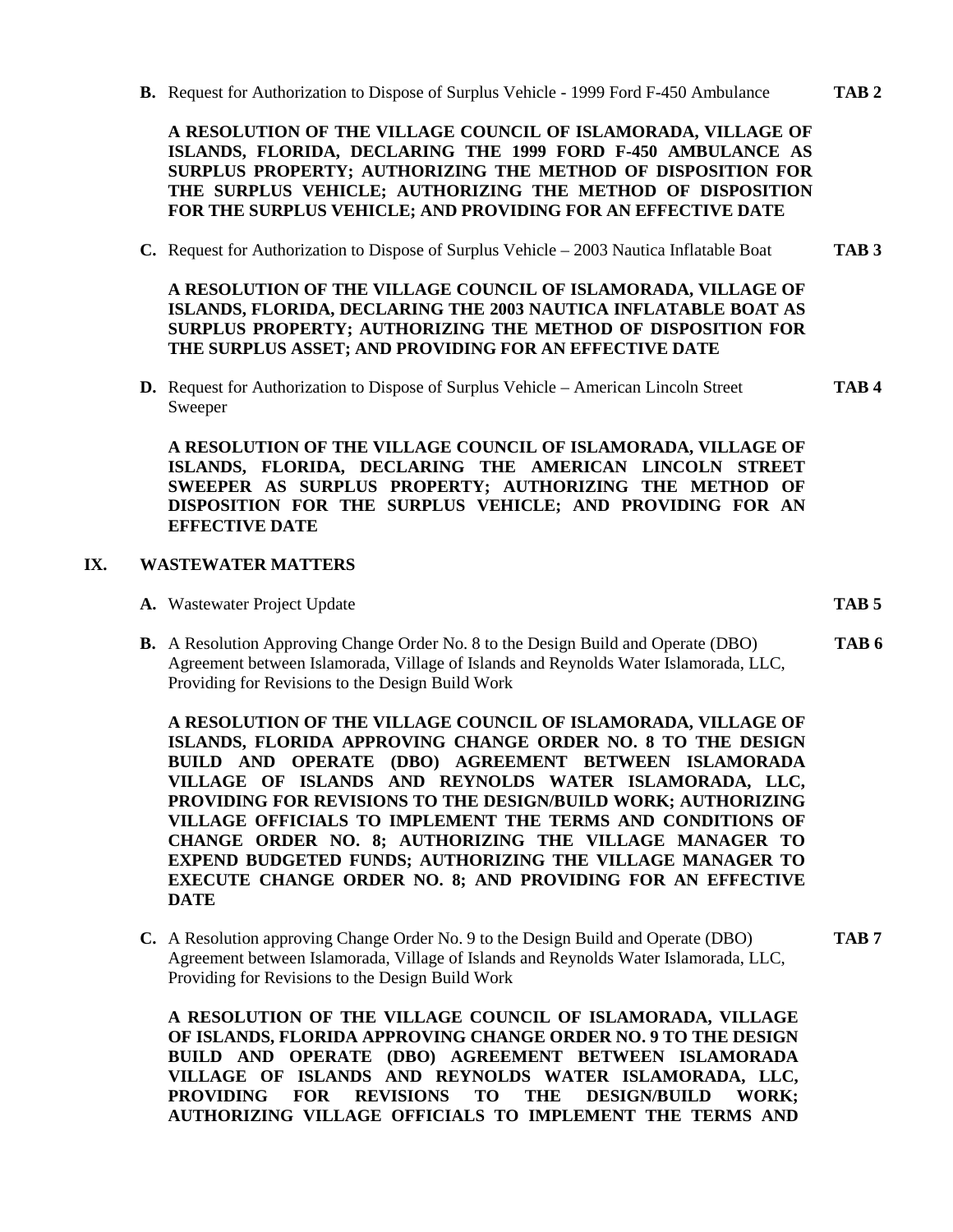**CONDITIONS OF CHANGE ORDER NO. 9; AUTHORIZING THE VILLAGE MANAGER TO EXPEND BUDGETED FUNDS; AUTHORIZING THE VILLAGE MANAGER TO EXECUTE CHANGE ORDER NO. 9; AND PROVIDING FOR AN EFFECTIVE DATE.**

### **X. ORDINANCES**

**A.** Second Reading – Ordinance Establishing Moratorium on Medical Marijuana Dispensaries **TAB 8** And Treatment Centers

**AN ORDINANCE OF ISLAMORADA, VILLAGE OF ISLANDS, FLORIDA, ESTABLISHING A TEMPORARY BUILDING MORATORIUM ON MARIJUANA DISPENSARIES/MEDICAL MARIJUANA TREATMENT CENTERS AS FURTHER DEFINED HEREIN FOR A PERIOD OF ONE (1) YEAR FROM THE DATE OF ADOPTION OF THIS ORDINANCE; PROVIDING FOR GEOGRAPHIC AREA COVERED BY MORATORIUM; PROVIDING FOR THE DURATION OF MORATORIUM; PROVIDING FOR PENALTIES; PROVIDING FOR SEVERABILITY; AND PROVIDING FOR AN EFFECTIVE DATE**

**B.** First Reading – Ordinance Amending Chapter 30 "Land Development Regulations", **TAB 9** Article II "Rules of Construction and Definitions", and Amending Article VI "Specific Use Restrictions," Division 10 "Signs" of the Village Code

**AN ORDINANCE OF ISLAMORADA, VILLAGE OF ISLANDS, FLORIDA, AMENDING CHAPTER 30 "LAND DEVELOPMENT REGULATIONS", ARTICLE II "RULES OF CONSTRUCTION AND DEFINITIONS", TO AMEND CERTAIN DEFINITIONS RELATED TO REGULATION OF SIGNS WITHIN THE VILLAGE; AMENDING ARTICLE VI "SPECIFIC USE RESTRICTIONS," DIVISION 10 "SIGNS", TO AMEND AND CLARIFY REGULATIONS OF TEMPORARY AND PERMANENT SIGNS; PROVIDING FOR THE REPEAL OF ALL CODE PROVISIONS AND ORDINANCES INCONSISTENT WITH THIS ORDINANCE; PROVIDING FOR SEVERABILITY; PROVIDING FOR INCLUSION IN THE VILLAGE CODE; PROVIDING FOR THE TRANSMITTAL OF THIS ORDINANCE TO THE FLORIDA DEPARTMENT OF ECONOMIC OPPORTUNITY; AND PROVIDING FOR AN EFFECTIVE DATE UPON APPROVAL OF THIS ORDINANCE BY THE FLORIDA DEPARTMENT OF ECONOMIC OPPORTUNITY**

#### **XI. QUASI-JUDICIAL**

**A.** Application for Administrative Relief (AR 14-02) for Brian and Anne Haber **TAB 10**

**A RESOLUTION OF THE VILLAGE COUNCIL OF ISLAMORADA, VILLAGE OF ISLANDS, FLORIDA, CONSIDERING THE REQUEST OF BRIAN AND ANNE HABER, FOR ADMINISTRATIVE RELIEF FROM THE VILLAGE BUILDING PERMIT ALLOCATION SYSTEM (BPAS) FOR PROPERTY LOCATED AT 103 SUNSET DRIVE, LOWER MATECUMBE KEY,AS LEGALLY DESCRIBED IN EXHIBIT "A;" AND PROVIDING FOR AN EFFECTIVE DATE**

#### **XII. RESOLUTIONS**

**A.** Resolution Updating Nonresidential Square Footage Available in BPAS **TAB 11**